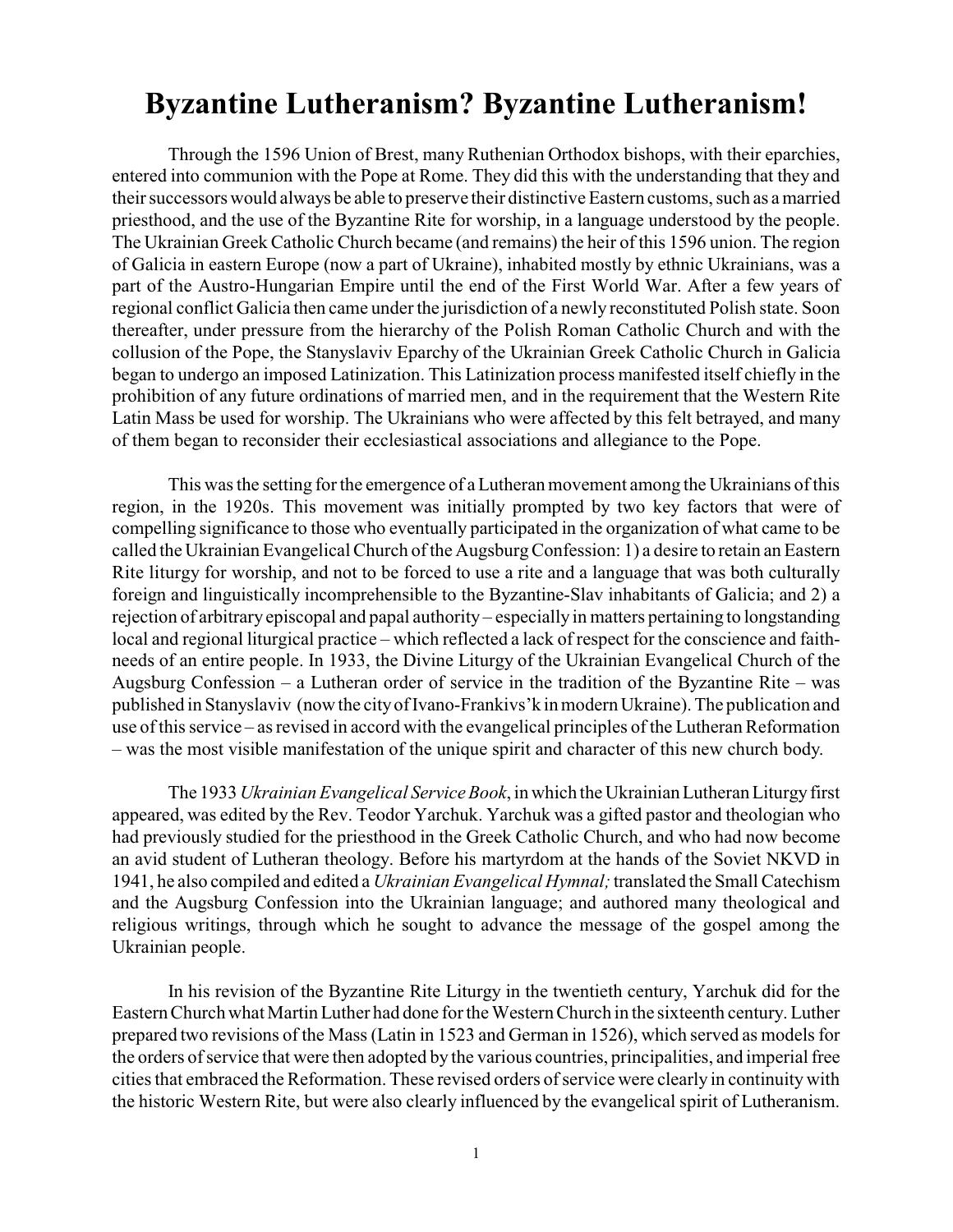Similarly, Yarchuk's revision of the traditional Byzantine Liturgy was clearly in continuity with the historic Eastern Rite, but was also clearly influenced by the evangelical spirit of Lutheranism.

In 2010, Saint Vladimir's Seminary Press published an English translation of a book by Thomas Pott – a Belgian Eastern Catholic scholar – entitled *Byzantine Liturgical Reform: A Study of Liturgical Change in the Byzantine Tradition*. The publisher's description of the book states:

In the first part of this work, Thomas Pott demonstrates that deliberate liturgical reform, as distinguished from the organic, spontaneous development of a liturgical tradition, is nothing new in the Byzantine rite. In the second, he examines four examples of reform, describes the cultural and religious context of each, and focuses on the theological rationale underlying each case: 1) the Studite reform led by St. Theodore and his successors beginning at the end of the 8th century; 2) the development of the Paschal triduum from the 8th to the 13th century; 3) the development of the prothesis from the 11th to the 14th century; and finally 4) three 17th century reforms among Catholic Ruthenians, among the Orthodox in Kiev under Metropolitan Peter Moghila, and in Moscow under Patriarch Nikon.

What Yarchuk and the Ukrainian Lutherans did in 1933 was therefore not such an anomaly, as far as the larger history of the Byzantine Rite is concerned. Byzantine Rite Lutherans would not expect their friends in either the Eastern Orthodox Church or the Greek Catholic Church to agree with all points of their theology, or with the liturgical reforms that they would seek to implement under the influence of their distinctive Lutheran beliefs. But they would also reject the notion that deliberate liturgical revisions of the inherited Eastern Rite service cannot ever be made. They can be made, and at various times in history they have been made.

A book entitled *The Orthodox Liturgy: The Development of the Eucharistic Liturgy in the Byzantine Rite,* by Anglican scholar Hugh Wybrew, was published in 1996 by St. Vladimir's Seminary Press. This book is another good resource for understanding the extent to which the Byzantine Rite has changed over the centuries – and also for understanding how the gradual changes in *content* were accompanied by gradual changes also in the interpretation of the Liturgy's *meaning* and *purpose*. Wybrew documents the way in which the Liturgy over time became more clericalist in its ceremonial form – exemplified by the physical separation between the clergy and the laity during much of the service, with two parallel and occasionally intersecting "liturgies," in effect, being conducted respectively by clergy and laity. Wybrew also documents the way in which the Liturgy over time became more mystical in its theology and character – with the introduction of an ever-increasing overlay of multi-sensory ceremonies; and with the setting forth of elaborate allegorical interpretations of these various ceremonies that made little distinction between the essential and the incidental components of the service.

Wybrew points out that the form and character of the Liturgy in the time of St. John Chrysostom – after whom the traditional Byzantine Rite is named – were quite a bit different from this. In his chapter on "The Eucharist at Constantinople in the time of John Chrysostom" – who was the Bishop in that city in the late fourth and early fifth centuries – Wybrew notes that "From his sermons preached in the capital we can form some impression of the Eucharist there in his time, while scattered literary references and the results of archaeological investigations enable us to place the Liturgy in its architectural setting" (p. 47). Some pertinent excepts of Wybrew's summary of his research follow: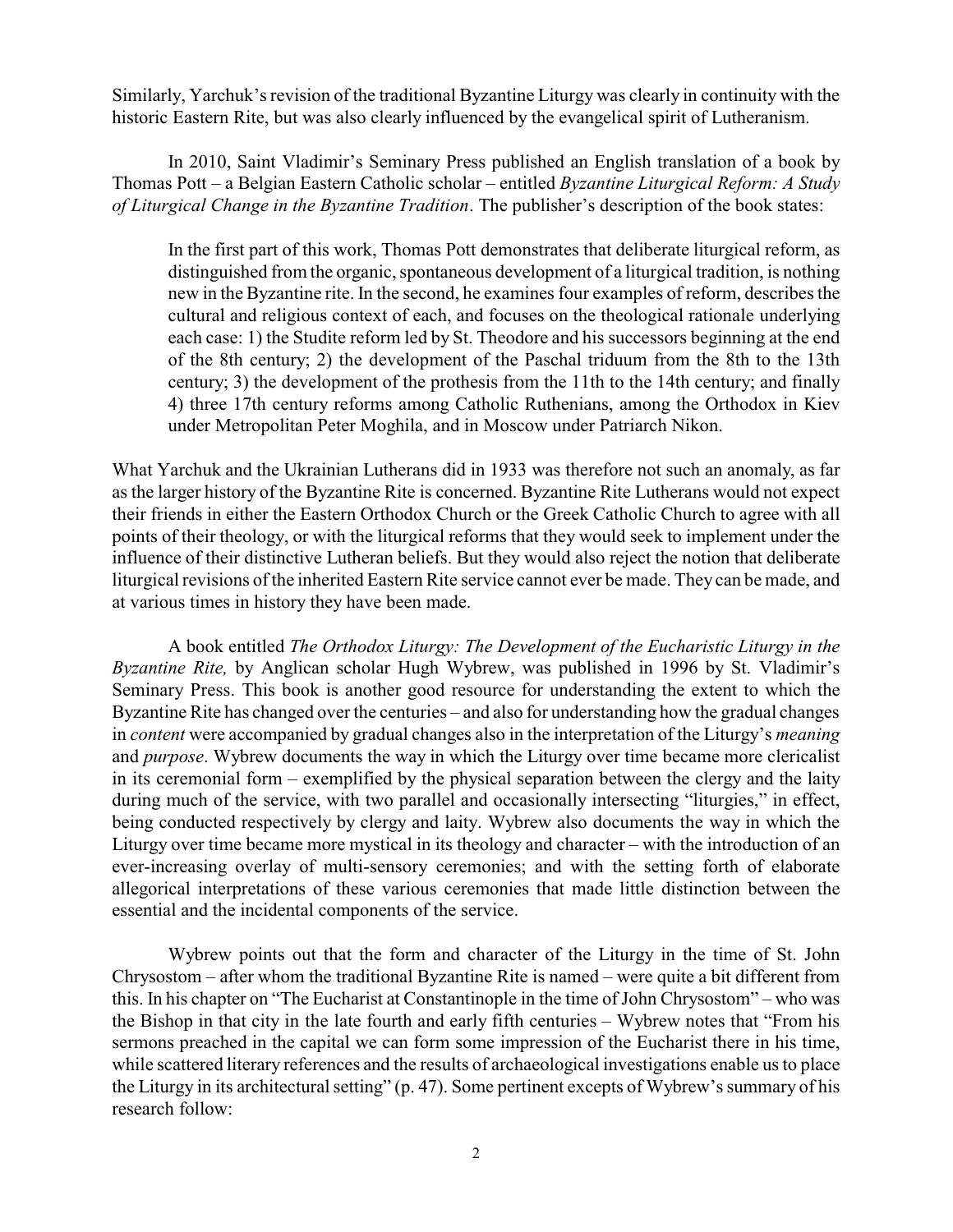The churches of Constantinople were characterized bya sense of openness. The aisles were not separated from the nave by barriers, nor, as has sometimes been supposed, by curtains. ... At the east end of the basilica the sanctuary, the place for the bishop and his clergy, occupied the semicircular apse... It was enclosed by a low chancel barrier. ... There is no reason to suppose that in Constantinople this screen was not left open, so that the congregation had a clear view of the sanctuary. ... Again, there seems no good reason to think that the altar was at any time during the Liturgy screened from view by curtains... Behind the altar rose the bishop's throne, set against the wall of the apse. On either side ran the bench for the clergy. In Constantinople it was at the top of a number of steps, so that the bishop could both see and be seen above the altar. It was from his throne, or cathedra, in the apse that the bishop usually preached, seated, although Chrysostom often preached from the ambo..., in order to be better heard. In the churches of the city the ambo stood roughly in the middle of the nave. It consisted of a raised platform enclosed with a parapet of stone slabs, to which two flights of steps gave access. ...

It was in this setting that Chrysostom presided over the celebration of the Eucharist. ... The bishop gave the greeting: 'Peace be with you all', to which the people responded: 'And with your spirit'. ... The bishop's greeting was the signal for the scripture readings to begin. They were three in number, and were read from the ambo. ... It is probable that between the readings a responsorial psalm was sung, with a refrain sung by the congregation between the verses. ... In practice there were often several sermons at the Eucharist at this time. Even though Chrysostom himself occasionally preached for two hours, his sermon came sometimes after that of one or more bishops or priests. ...

The prayers took the form of litanies... Once those groups whom ecclesiastical discipline did not permit to take part in the Eucharist itself has left, the faithful were again called to prayer on their knees. Biddings were included for the empire, for the Church spread out to the ends of the earth, for peace, and for those in any kind of trouble. Probably these themes, enumerated byChrysostom, were amplified in a larger number of biddings, to which the people responded: Kyrie eleison. Chrysostom... insisted that in intercessory prayer the whole Church was united: there was here no distinction between clergy and laity. ...

It was now time for the bread and wine to be brought in for the Eucharist. ... There was no singing at this point in the service at this time... It requires a good deal of imagination to realize this in view of the splendour which later came to attend what the Byzantine Liturgy knew as the Great Entrance. But there can be no doubt that the bread and wine were at this time in Constantinople brought in with little ceremony... The simplicity of this purely practical action, accompanied by neither chant nor ceremonial, is striking...by comparison with what it later became in the Byzantine Liturgy... In...the Byzantine rite of the Prothesis, ...the preparation of the elements in the sacristy before the Liturgy begins represents the passion and death of the Lord. This in turn opens the way to an interpretation of the Eucharist itself as a commemoration of his resurrection. All this was to have far-reaching consequences for the ceremonial development of the Byzantine Liturgy, for the development of its prayers, for the devotional attitude of those taking part in it, and for the iconographic decoration of the churches in which it was celebrated.

But meanwhile, in the Liturgy of early fifth-century Constantinople, the bringing in of the bread and wine retained its original simplicity and practical character. The bishop received them at the altar, and with his clergy prepared to recite the anaphora. ... In view of subsequent developments it is important to realize that the anaphora was said, or chanted aloud. ... At the beginning of the fifth century the eucharistic liturgy still preserved its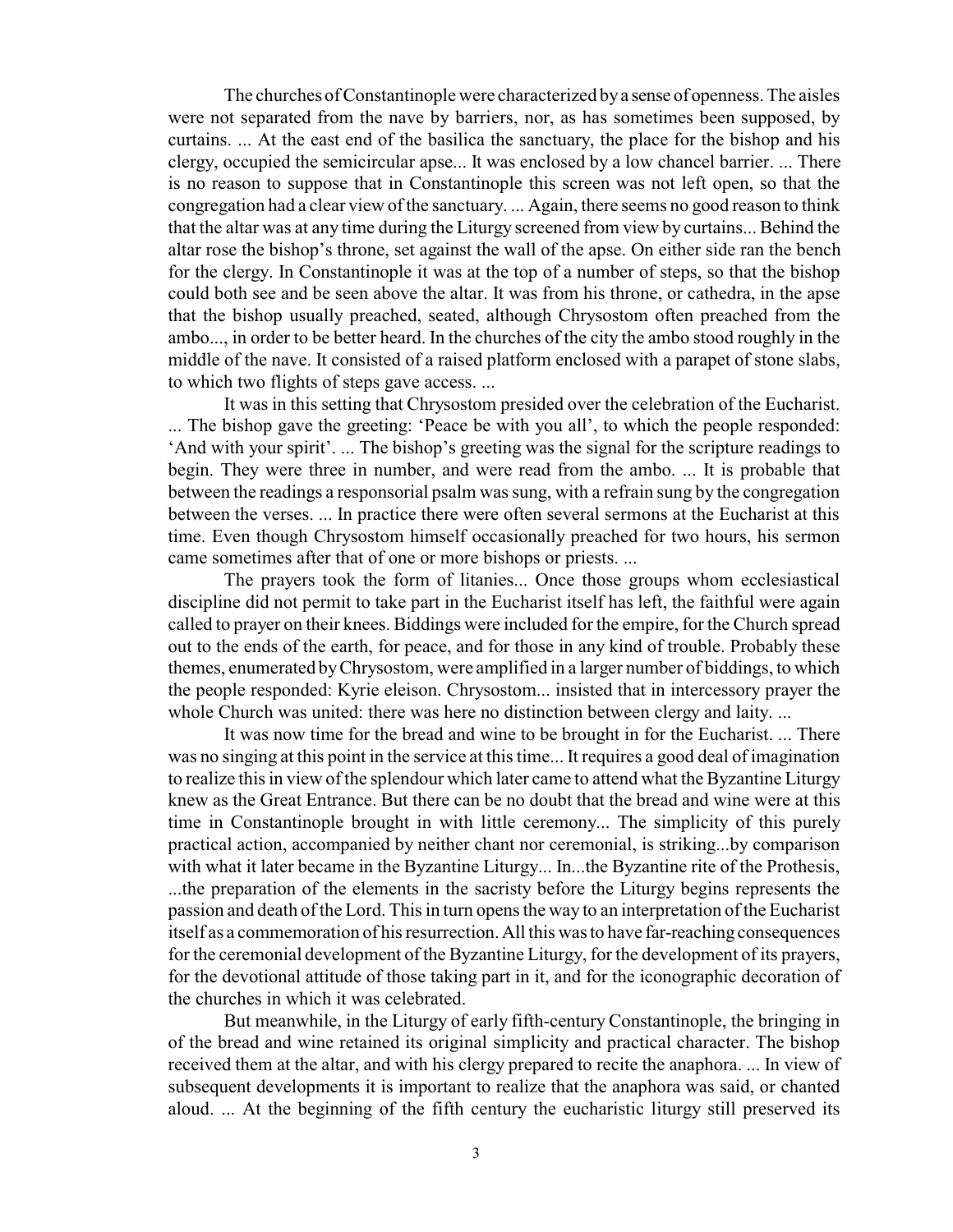original shape and proportions. (pp. 48-52, 54-55, 57)

The Lutheran reform of the Liturgy, while not completely repristinating its fifth-century content and ceremonial setting, nevertheless returned the Liturgy to something that would likely be more recognizable to Chrysostom himself in some significant ways. This was so with respect to the evangelical ecclesiology to which the Liturgy, in its Lutheran revision, more clearly testified; and with respect to the proclamatory and sacramental purpose that the Liturgy, in its Lutheran revision, more clearly fulfilled. The principles of revision that Yarchuk followed included removing or rewording elements of the service that had come to express or imply unbiblical teaching; streamlining and simplifying repetitious elements of the service; and augmenting the service with metered hymns and some additional "Lutheran" elements, which helped to accentuate the didactic and edificatory function of the service, in accord with to the liturgical theology of the Lutheran Church.

Lutheranism as a theological movement is just as much at home in the Eastern Christian tradition as it is in the Western Christian tradition. A movement that is squarely based on the teachings of the apostles and prophets would not be inherently foreign to the ecclesiastical culture of *any* church tradition that looks to the "apostles and prophets" as its "foundation" (Ephesians 2:20). It is true, of course, that the church Father most often quoted by the Lutheran Reformers in the sixteenth century was St. Augustine of Hippo, who is a distinctly Western Father. But the church Father whom they quoted the second highest number of times was St. John Chrysostom, who is a distinctly Eastern Father. Chrysostom, the Liturgy that bears his name, and the Eastern Church as a whole, are approvingly cited, and positively referred to, several times in the Lutheran Confessions.

In the sixteenth century, a Greek version of the Augsburg Confession was prepared by the Lutherans and sent to the Patriarch of Constantinople on two separate occasions: from Wittenberg to Patriarch Joasaph II in 1558, and from Tübingen to Patriarch Jeremias II in 1574. Jeremias responded to the second overture. This inaugurated a theological correspondence between the Patriarch and the Lutheran theological faculty at Tübingen University that went on for several years. After its conclusion, the writings of this exchange (which had been conducted in Greek) were published by the Lutherans, in Greek and Latin. A translation of this correspondence by the Eastern Orthodox scholar George Mastrantonis was published in 1982 by Holy Cross Orthodox Press, under the title *Augsburg and Constantinople:TheCorrespondence Between the Tübingen Theologians and Patriarch Jeremiah II of Constantinople on the Augsburg Confession*.

The Lutheran contributions to this exchange represent a serious attempt to present and explain the evangelical principles of the Reformation in an Eastern way – with the use of Eastern theological categories, and with reference to the writings of the Eastern Church Fathers. It is significant that one of the Tübingen theologians who participated in this project was Jacob Andreae, who was, during the same time frame, also playing a prominent role in the preparation of the Formula of Concord (1577), and in the compilation and publication of the Book of Concord (1580) – which restored internal doctrinal unity to the Lutheran Church after the time of fracturing that occurred following the death of Luther. What the Tübingen theologians in effect proposed to the Patriarch of Constantinople in the sixteenth century – regarding the possibility of a Byzantine form of Lutheranism, lived out in a Byzantine Rite Lutheran church – was finally implemented by the Ukrainian Lutherans of Galicia in the twentieth century.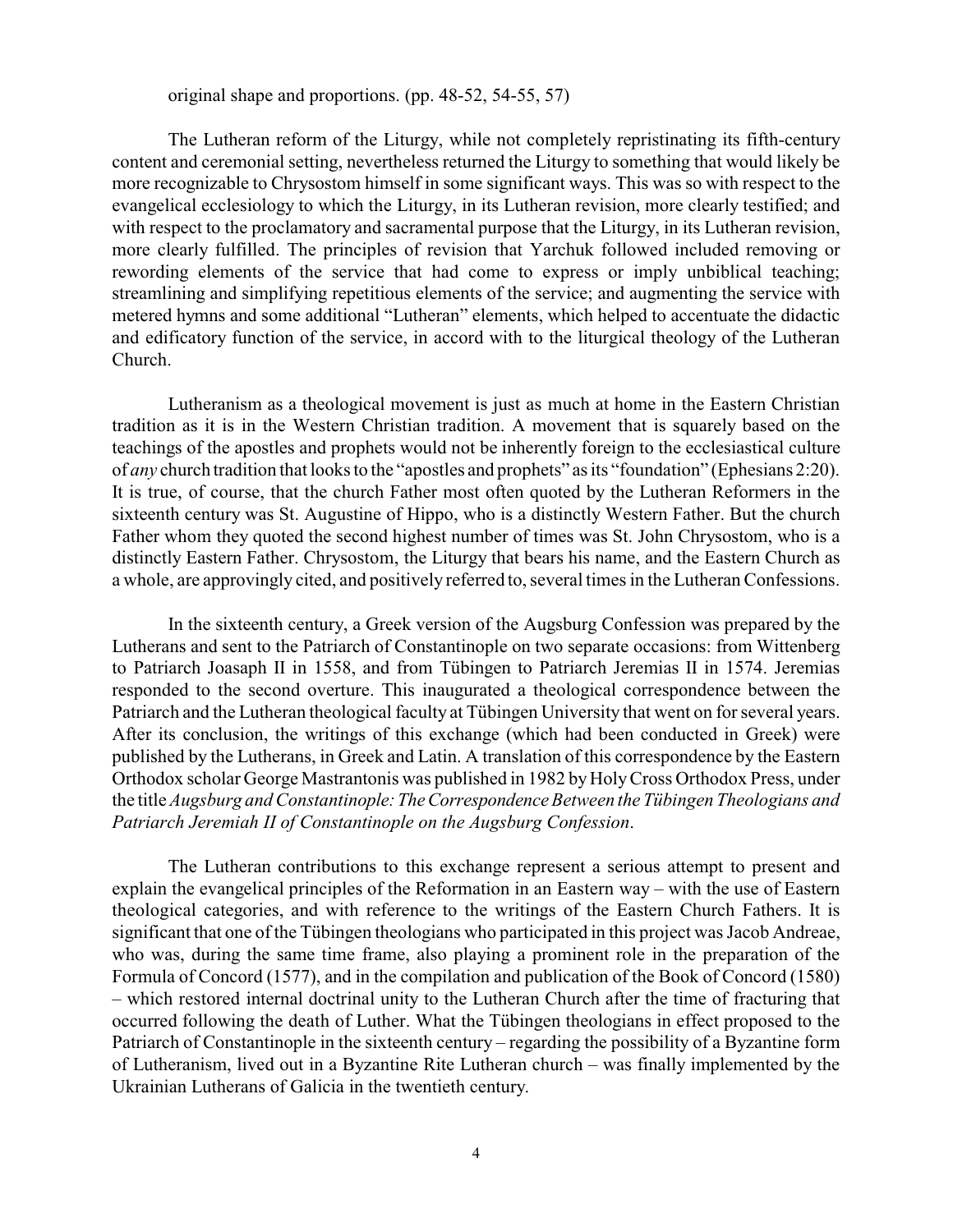We know that many of our friends in the Eastern Orthodox Church would not consider Eastern Rite Lutheranism to be a legitimate expression of Eastern Christian spirituality – just as they likely do not recognize the legitimacy of Eastern Rite *Catholic* churches, in communion with the Pope. And many in the Roman Catholic Church probably do not consider the existence of Western Rite *Orthodoxy* to be legitimate, either. But all these ecclesiastical entities do exist. Eastern Rite Lutheranism does exist.

When Galicia was occupied and then annexed by the Soviet Union, at the time of the Second World War, the UECAC was brutallysuppressed, and destroyed as an institution. Many of its leaders (clergy and lay) were killed or imprisoned. Many others were forced to flee the country. The Ukrainian Lutherans who remained in Soviet Ukraine went underground, to wait prayerfully for a day of freedom. That day came with the break-up of the Soviet Union in 1991, and with the independence of Ukraine. Not long after Ukrainian independence, with the encouragement and help of the "Thoughts of Faith" Lutheran mission society, the Ukrainian Evangelical Church of the Augsburg Confession was reorganized as the Ukrainian Lutheran Church. And the Ukrainian Lutheran Divine Liturgy, in a slightly modified edition that was published in Ternopil', Ukraine, in 1998, began once again to be used for worship on the territory of a free Ukraine.

David Jay Webber + Pastor, Redeemer Lutheran Church, Scottsdale, Arizona Former Rector, Saint Sophia Ukrainian Lutheran Theological Seminary, Ternopil', Ukraine July 20, 2016; revised February 1, 2019



Pastor Teodor Yarchuk with children from his congregation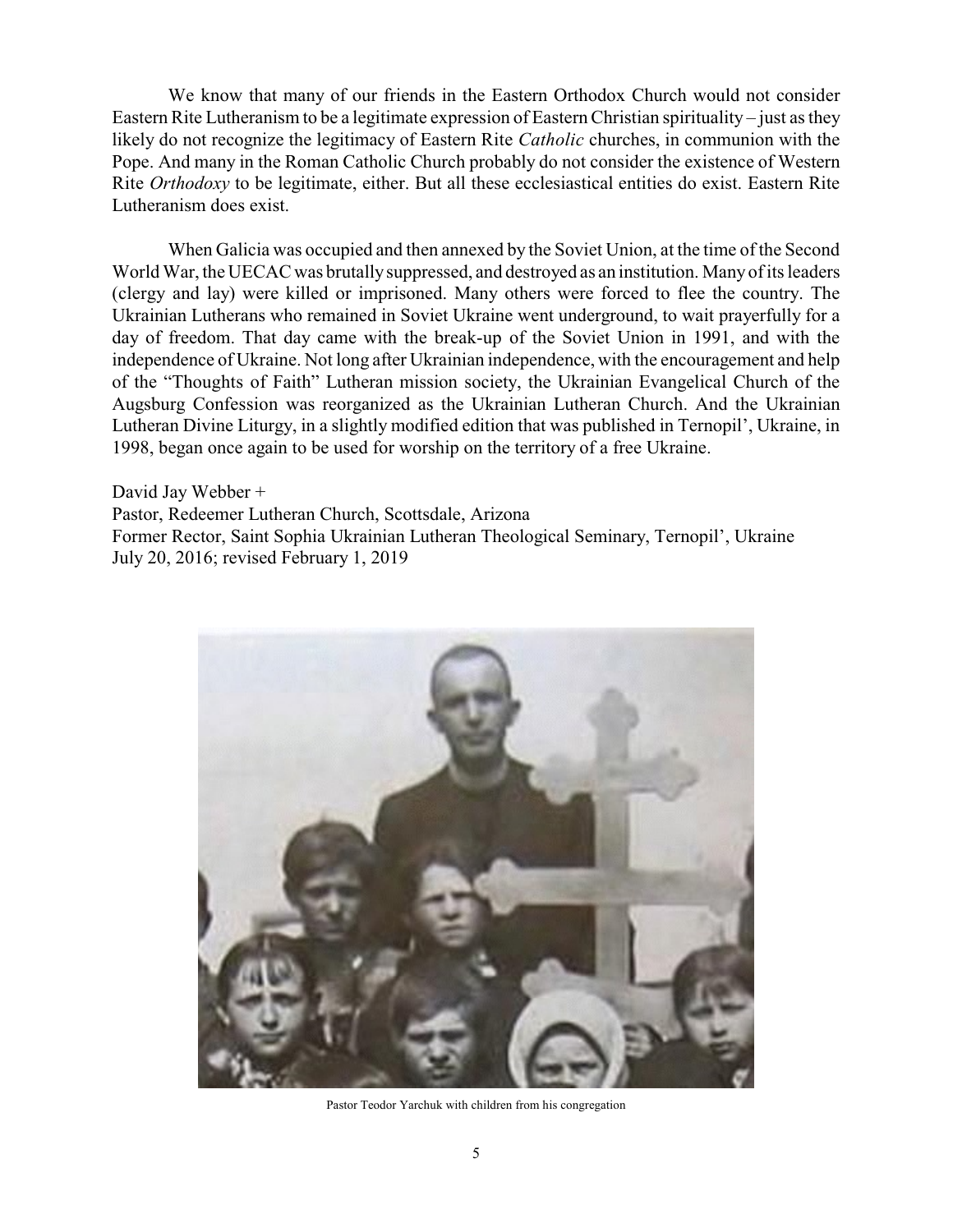



 M artin Luther St . John Chrysostom T eodor Yarchuk  *From a mosaic in Saint Sophia Cathedral in Kyiv*



# **The Divine Liturgy for the Use of Eastern Rite Lutheran Congregations**

(As Appointed for Ordinary Sundays)

*This is a conservative revision of the Lutheran version of the Divine Liturgy that was first published by the Ukrainian Evangelical Church of the Augsburg Confession in 1933, and that was republished in a slightly modified form by the Ukrainian Lutheran Church in 1998. It is adapted for the use of Eastern Rite Lutheran congregations in America.*

#### **THE CONFESSION OF SINS AND THE ABSOLUTION**

(Instead of the following, an abbreviated form of the Confession of Sins and the Absolution may be used.)

**Pastor:** Beloved in Christ, the Lord! Because you wish to come to the Lord's Supper and partake of the most holy body and blood of our Lord Jesus Christ, I call on you seriously to consider whether you will indeed be worthy participants in such a great and holy Mystery. Three things are necessary for a worthy reception of the Lord's Supper, to which you should direct your attention: First, you are not to take lightly your sins, in which you were conceived and came into this world, and which you have committed in thought, word or deed, secretly or openly, but instead you are to recognize that you have justly deserved God's wrath, and his temporal and eternal punishment. Such a recognition should move and awaken in you a sincere sorrow that you have previously led such an evil life, and that with your transgressions you have so often offended your Heavenly Father. Second, you should recognize this truth, that by your own deeds and merits you cannot blot out your sins and transgressions, and neither can you earn God's forgiveness. The blood of our Lord Jesus Christ, the only-begotten Son of God, is the only sufficient ransom for our transgressions, and for the cleansing of our souls. Rest in this hope and faith, and with tears of sincere repentance call on God, your Heavenly Father, and implore him that for the sake of Christ, and his own great mercy, he will forgive you your sins and transgressions. Third, you must earnestly desire, by the help of God and the presence of the HolySpirit, to change and amend your evil existence and life! Put aside any anger and hatred toward any of your neighbors that you may have had until now; forgive any insult ever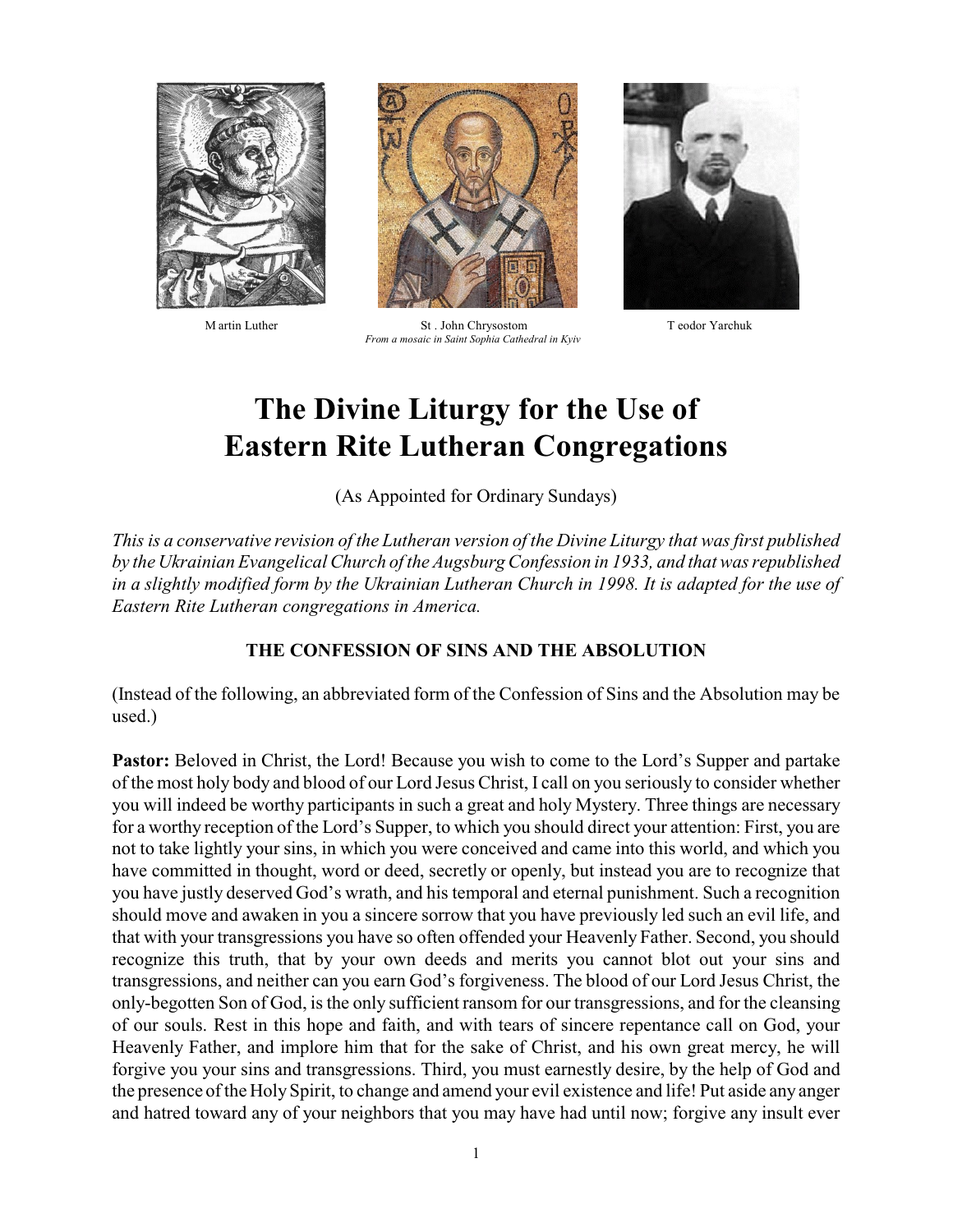done to you; and call upon God, who will forgive you your sins and transgressions, and bestow on you the gift of his Holy Spirit, so that you will be enabled worthily to receive the Mystery of the Lord's Supper!

**Pastor:** Therefore, as a humble servant of Christ, and in the name of the Lord our God, I ask you, beloved in Christ: Do you believe that Jesus Christ, the only-begotten Son of God, is our onlySavior, and that it is only for the sake of Christ that you are able to receive, and desire to receive, the forgiveness of all your sins and transgressions? If so, then declare it by saying: I do so believe!

**Penitents:** I do so believe!

**Pastor:** Are you truly sorry that you have offended the Lord your God, the highest Good and the greatest Love? If so, then declare it by saying: I am sorry!

**Penitents:** I am sorry!

**Pastor:** Do you reverently and firmly intend to amend your sinful life, and to forgive your neighbor any wrongs that have been committed against you? If so, then declare it by saying: I do so intend!

**Penitents:** I do so intend!

**Pastor:** On the basis of this your confession, that you are sincerely sorry for your sins, and in true faith seek comfort in the merits of our Lord Jesus Christ, I – his least worthy servant – called and authorized to proclaim the Word of God, thereby declare to you the mercy of God and the forgiveness of all your sins in the name of the Father and of the Son and of the Holy Spirit. Amen.

**Pastor:** Let us bow our heads in prayer.

**Pastor:** Merciful God, heavenly Father, we thank you with all our hearts that you have not turned away from us on account of our sins, but have sent your only begotten Son for our salvation, that we, with repentance and a living faith in him, may be accepted by you. You have not rejected us even now, when we with heavy consciences and broken hearts have sought from you forgiveness of sins, but through your only-begotten Son you have shown us your great favor and tender mercy. We thank you for your lovingkindness, and we implore you: Work in each of us your divine strength, that we may resist all temptation and serve you alone! By the remembrance of Christ's suffering and death remove from us all sinful desires, that in faith we may abide always in your Son, who in his love for us gave himself to be sacrificed on the cross. Hear us, we beseech you, most merciful Father, for the sake of your beloved Son, our Lord Jesus Christ. Amen.

## **THE ENTRANCE HYMN AND THE ENTRANCE PRAYER**

## **THE INVOCATION**

**Pastor:** Glory to God in the highest, and on earth peace, goodwill toward men. O Lord, open my lips, and my mouth shall declare your praise.

Pastor: Blessed be the kingdom of the Father and of the Son and of the Holy Spirit, now and ever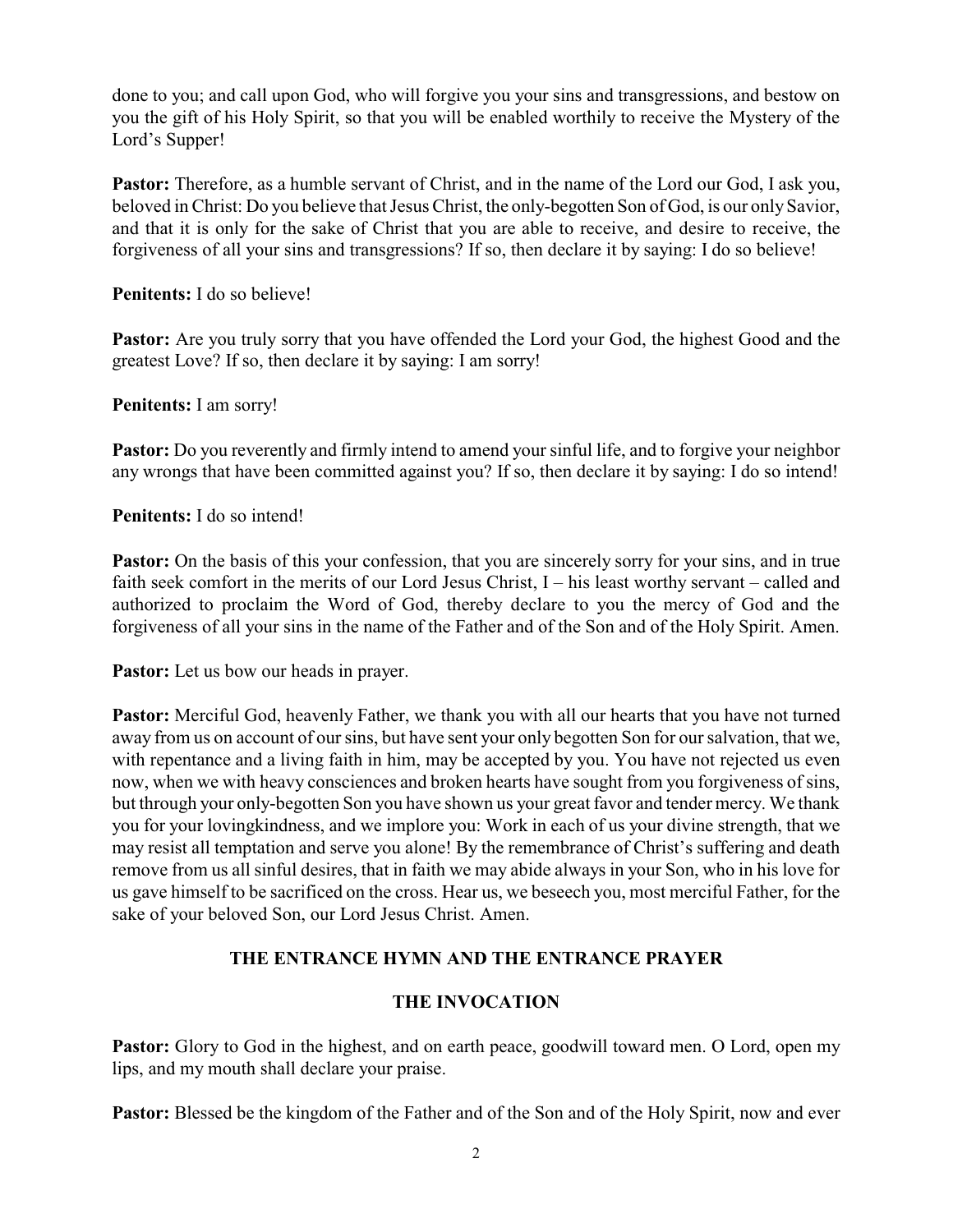and unto ages of ages.

**Congregation:** Amen.

## **THE FIRST LITANY**

**Pastor:** In peace let us pray to the Lord.

**Congregation:** Lord, have mercy.

**Pastor:** For the peace that is from above and for the salvation of our souls, for the peace of the whole world, for the welfare of the churches of God, and for the unity of all people in the Holy Gospel, let us pray to the Lord.

**Congregation:** Lord, have mercy.

**Pastor:** For all people, that they, through faith in Jesus Christ, become children of our heavenly Father, and lead wise, honest, and truthful lives, let us pray to the Lord.

**Congregation:** Lord, have mercy.

**Pastor:** For our city and country, and for those who with faith, reverence, and the fear of God are gathered for this service, let us pray to the Lord.

**Congregation:** Lord, have mercy.

**Pastor:** For our nation, that it be given a spirit of knowledge, understanding, and eagerness to hear and believe the Word of God, let us pray to the Lord.

**Congregation:** Lord, have mercy.

**Pastor:** For seasonable weather, for the abundance of the fruits of the earth, and for sound spiritual nourishment for our nation, let us pray to the Lord.

**Congregation:** Lord, have mercy.

**Pastor:** For those who travel and who are away from home, for the sick and the suffering, for captives and their salvation, let us pray to the Lord.

**Congregation:** Lord, have mercy.

**Pastor:** For the pastors, teachers, and ministers of the church, and for all who serve others in the name of Christ, let us pray to the Lord.

**Congregation:** Lord, have mercy.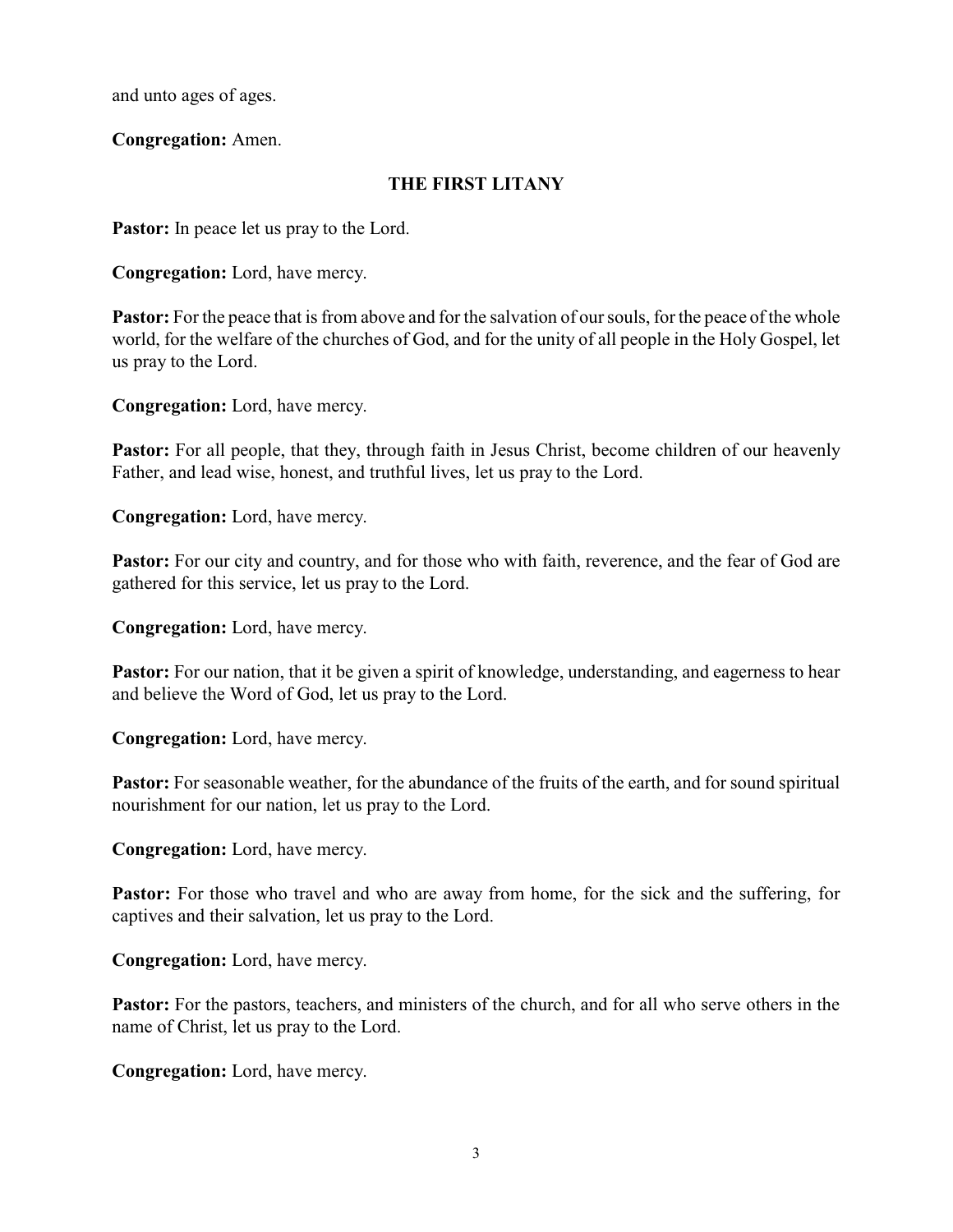**Pastor:** For the President and Congress of our country, the Governor and Legislature of our state, the Courts, all civil authorities, and the Armed Forces, let us pray to the Lord.

**Congregation:** Lord, have mercy.

(Additional petitions for general needs in the church and in the civil society may be included.)

**Pastor:** That we may be delivered from all affliction, wrath, danger, and necessity, let us pray to the Lord.

**Congregation:** Lord, have mercy.

**Pastor:** Protect us, save us, have mercy on us, and keep us, O God, by your grace.

**Congregation:** Lord, have mercy.

**Pastor:** Remembering the example of the Most Blessed Virgin Mary, the God-bearer, and of all the saints, let us commend ourselves and all our life to Christ our God.

**Congregation:** To you, O Lord.

**Pastor:** O Lord, our God, your power is incomparable and your glory is incomprehensible. Your mercy is immeasurable and your love for mankind is inexpressible. Look down on us and on our people with pity, O Master, and impart the riches of your mercy and your compassion to us and to those who praywith us. For to you, our God, are due all glory, honor, and worship, now and ever and unto ages of ages.

**Congregation:** Amen.

## **THE ANTIPHON**

(On certain festivals and during certain seasons another appointed Antiphon is used instead of the following.)

**Congregation:** Bless the Lord, O my soul; blessed are you, O Lord. Bless the Lord, O my soul; and all that is within me, bless his holy name! Bless the Lord, O my soul, and forget not all his benefits: Who forgives all your iniquities, who heals all your diseases, Who redeems your life from destruction,who crowns you with lovingkindness and tender mercies, Who satisfies your mouth with good things, so that your youth is renewed like the eagle's. The Lord executes righteousness and justice for all who are oppressed. The Lord is merciful and gracious, slow to anger, and abounding in mercy. Bless the Lord, all his works, in all places of his dominion. Bless the Lord, O my soul; and all that is within me, bless his holy name!

**Congregation:** Glory to the Father and to the Son and to the Holy Spirit, now and ever and unto ages of ages. Amen.

**Congregation:** Only-begotten Son and immortal Word of God, Who for our salvation did will to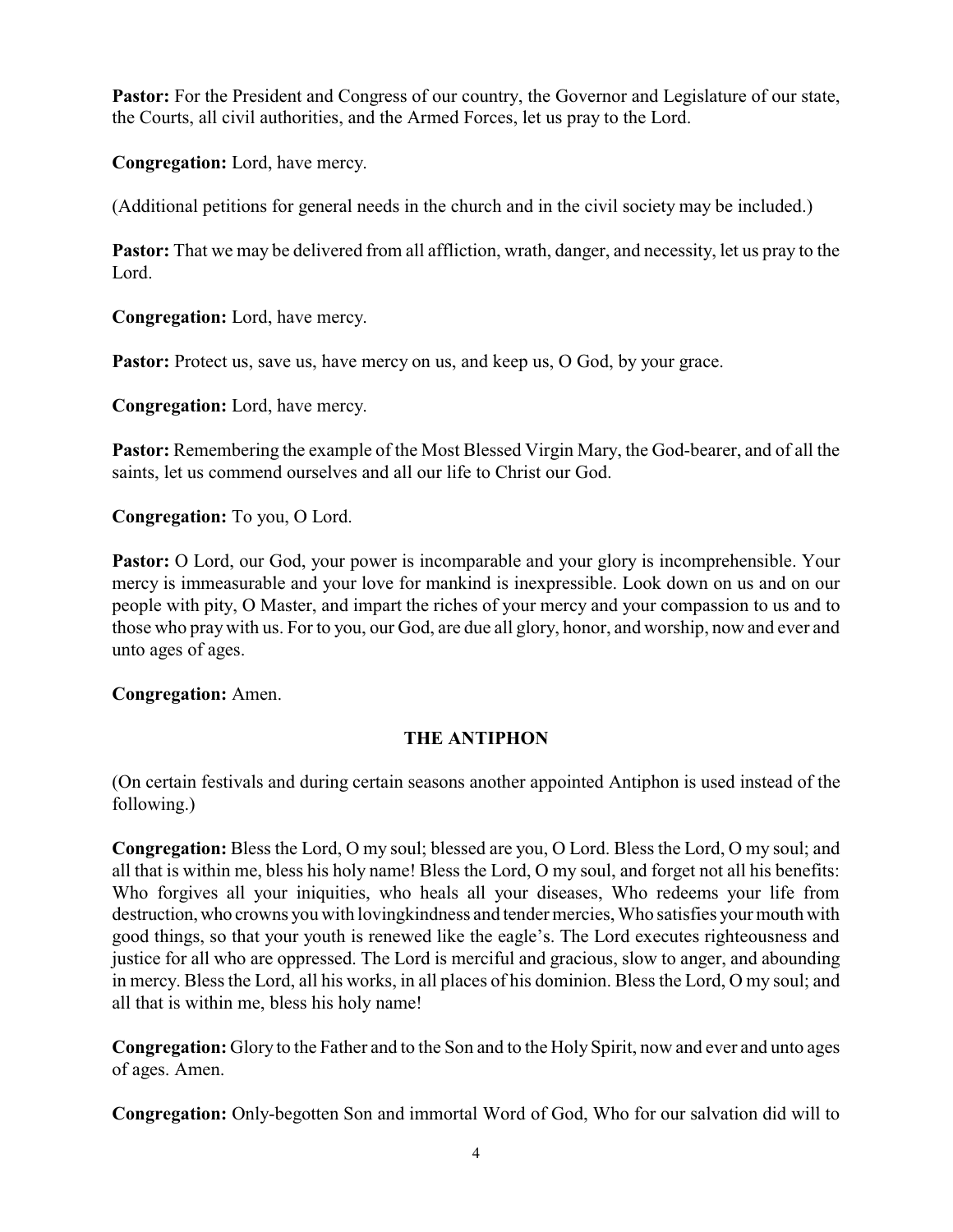be incarnate of the Most Blessed Virgin Mary, the God-bearer, Who without change did become man and was crucified, Who are one of the Holy Trinity, glorified with the Father and the Holy Spirit: O Christ our God, trampling down death by death, save us!

**Pastor:** For you are a good God and love mankind, and to you are due all glory, honor, and worship, now and ever and unto ages of ages.

#### **Congregation:** Amen.

## **THE PENITENTIAL PRAYER AND THE TRISAGION**

**Pastor:** O holy God, who out of nothing has brought all things into being; who has created man after your own image and likeness, and has adorned him with your every gift; who gives to him who asks wisdom and understanding; who does not despise the sinner, but instead has appointed repentance unto salvation. O Master, visit us in your goodness, forgive us every transgression, sanctifyour souls and bodies, and accept from our mouths the thrice-holy hymn; for you are holy, O our God, and to you we ascribe glory, now and ever and unto ages of ages.

#### **Congregation:** Amen.

**Congregation:** Holy God! Holy Mighty! Holy Immortal! Have mercy on us. Holy God! Holy Mighty! Holy Immortal! Have mercy on us. Holy God! Holy Mighty! Holy Immortal! Have mercy on us. Glory to the Father and to the Son and to the Holy Spirit, now and forever and to the ages of ages. Amen. Holy Immortal, have mercy on us. Holy God! Holy Mighty! Holy Immortal! Have mercy on us.

#### **THE LESSONS**

**Pastor:** Let us be attentive! Wisdom! ... (The appointed Old Testament Lesson is announced.)

**Pastor:** Let us be attentive!

**Lector:** Brethren! ... (The appointed Old Testament Lesson is read.)

**Pastor:** Let us be attentive! Wisdom! ... (The appointed Epistle Lesson is announced.)

**Pastor:** Let us be attentive!

**Lector:** Brethren! ... (The appointed Epistle Lesson is read.)

**Pastor:** (to the Lector) Peace be to you.

## **THE HOLY GOSPEL**

**Congregation:** Alleluia! Alleluia! Alleluia!

**Pastor:** Wisdom! Let us stand attentively! Let us listen to the Holy Gospel! ... (The appointed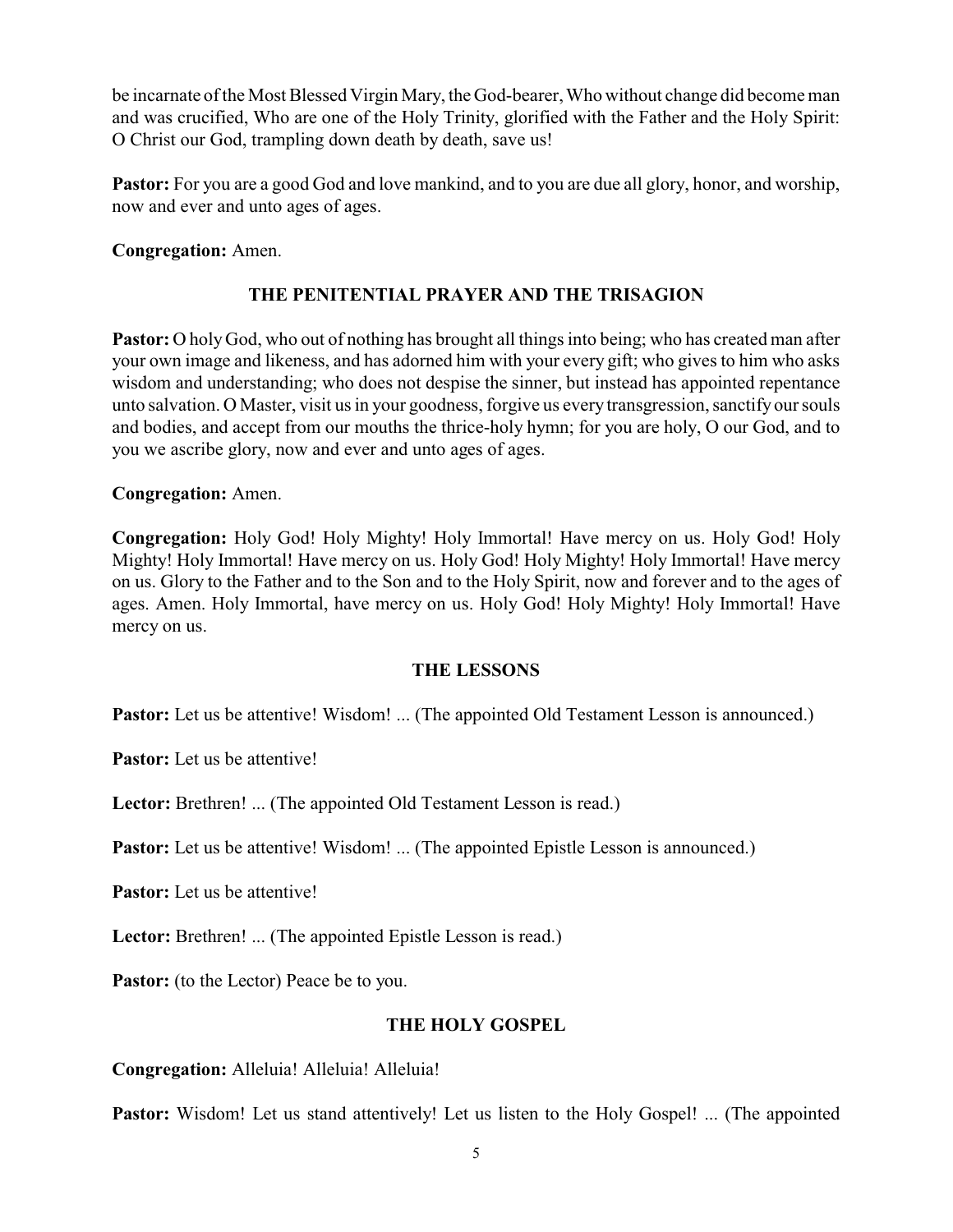Gospel is announced.)

**Congregation:** Glory to you, O Lord, glory to you!

**Pastor:** Let us be attentive! ... (The appointed Gospel is read.)

**Congregation:** Glory to you, O Lord, glory to you!

#### **THE SERMON HYMN**

#### **THE SERMON**

#### **THE PASTORAL PRAYER AND THE PASTORAL BLESSING**

## **THE OFFERING HYMN ACCOMPANIED BY THE OFFERING**

## **THE SECOND LITANY AND THE CHERUBIC HYMN**

**Pastor:** Let us all say with all our soul and all our mind, let us say:

**Congregation:** Lord, have mercy.

**Pastor:** O Lord almighty, the God of our fathers, we pray you, according to your great goodness, hearken and have mercy.

**Congregation:** Lord, have mercy. Lord, have mercy. Lord, have mercy.

Pastor: Let us pray for our brethren, and for mercy, life, peace, health, enlightenment, God's visitation, and the pardon and remission of our sins.

**Congregation:** Lord, have mercy. Lord, have mercy. Lord, have mercy.

(Additional petitions for the sick and for those with special personal needs may be included.)

**Pastor:** Let us pray for those who are in need of spiritual regeneration, that the Lord may have mercy on them, teach them the Word of truth, reveal to them the Gospel of righteousness, and unite them to his Holy, Universal, and Apostolic church.

**Congregation:** Lord, have mercy. Lord, have mercy. Lord, have mercy.

**Pastor:** Let us with one voice glorify the all-honorable and majestic name of God, now and ever and unto ages of ages.

**Congregation:** Amen.

**Congregation:** Let us who mystically represent the cherubim, and who sing the thrice-holy hymn to the life-creating Trinity, now lay aside all earthly cares, that we may receive the King of all, who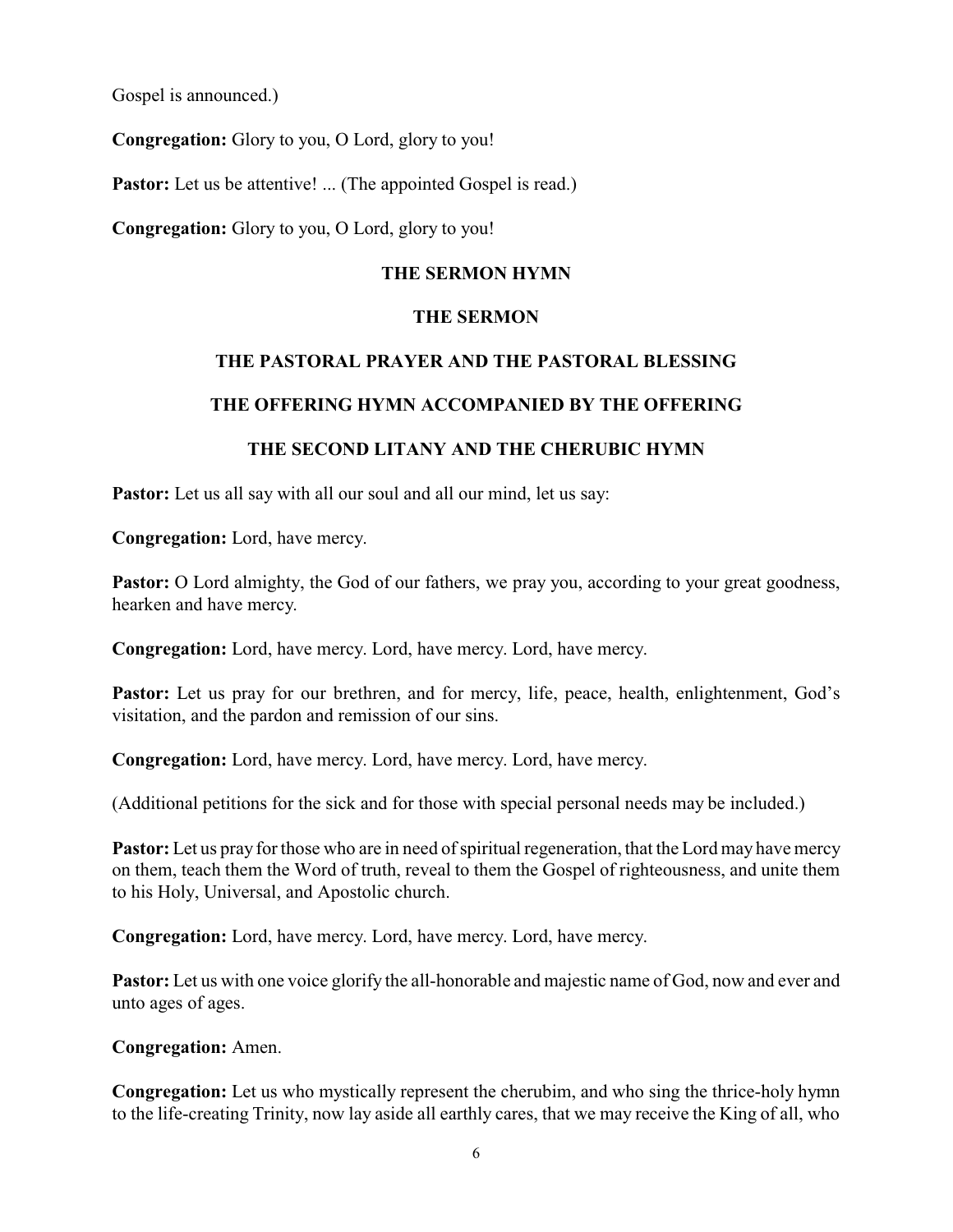comes invisibly upborne by the angelic hosts. Alleluia! Alleluia! Alleluia!

## **THE CREED AND THE CONSECRATION**

**Pastor:** Let us love one another, that with one mind we may confess:

**Congregation:** Father, Son, and Holy Spirit! The Trinity, one in essence, and undivided!

Pastor: Let us stand attentively, and in wisdom let us proclaim our faith.

**Congregation:** I believe in one God, the Father almighty, maker of heaven and earth, and of all things visible and invisible. And (I believe) in one Lord Jesus Christ, the Son of God, the only-begotten, begotten of the Father before all ages. [God of God;] Light of Light; true God of true God; begotten, not made; of one essence with the Father, by whom all things were made; who for us men and for our salvation came down from heaven, and was incarnate of the Holy Spirit and the Virgin Mary, and became man. And he was crucified for us under Pontius Pilate, and suffered, and was buried. And the third day he rose again, according to the Scriptures, and ascended into heaven, and sits at the right hand of the Father; and he shall come again with glory to judge the living and the dead; whose kingdom shall have no end. And (I believe) in the Holy Spirit, the Lord, the giver of life, who proceeds from the Father [and the Son]; who with the Father and the Son together is worshiped and glorified; who spoke by the Prophets. (I believe) In One Holy, Universal, and Apostolic Church. I acknowledge one Baptism for the remission of sins. I look for the resurrection of the dead, and the life of the world to come. Amen.

**Pastor:** Let us stand with dignity! Let us stand with fear! Let us meditate on the great Mystery of the body and blood of our Lord Jesus Christ!

**Congregation:** May our worship be filled with repentance, love, and peace.

**Pastor:** The grace of our Lord Jesus Christ and the love of God the Father and the communion of the Holy Spirit be with all of you.

**Congregation:** And with your spirit.

**Pastor:** Let us lift up our hearts.

**Congregation:** We lift them up to the Lord.

**Pastor:** Let us give thanks to the Lord.

**Congregation:** It is good and right to worship the Father, and the Son, and the Holy Spirit: the Trinity, one in essence, and undivided.

**Pastor:** It is good and right to hymn you, to bless you, to praise you, to give thanks to you, and to worship you in every place of your dominion, for you are God ineffable, inconceivable, incomprehensible, ever-existing and eternally the same. You are worshiped by thousands of archangels and hosts of angels, the cherubim and the seraphim, who are singing the triumphant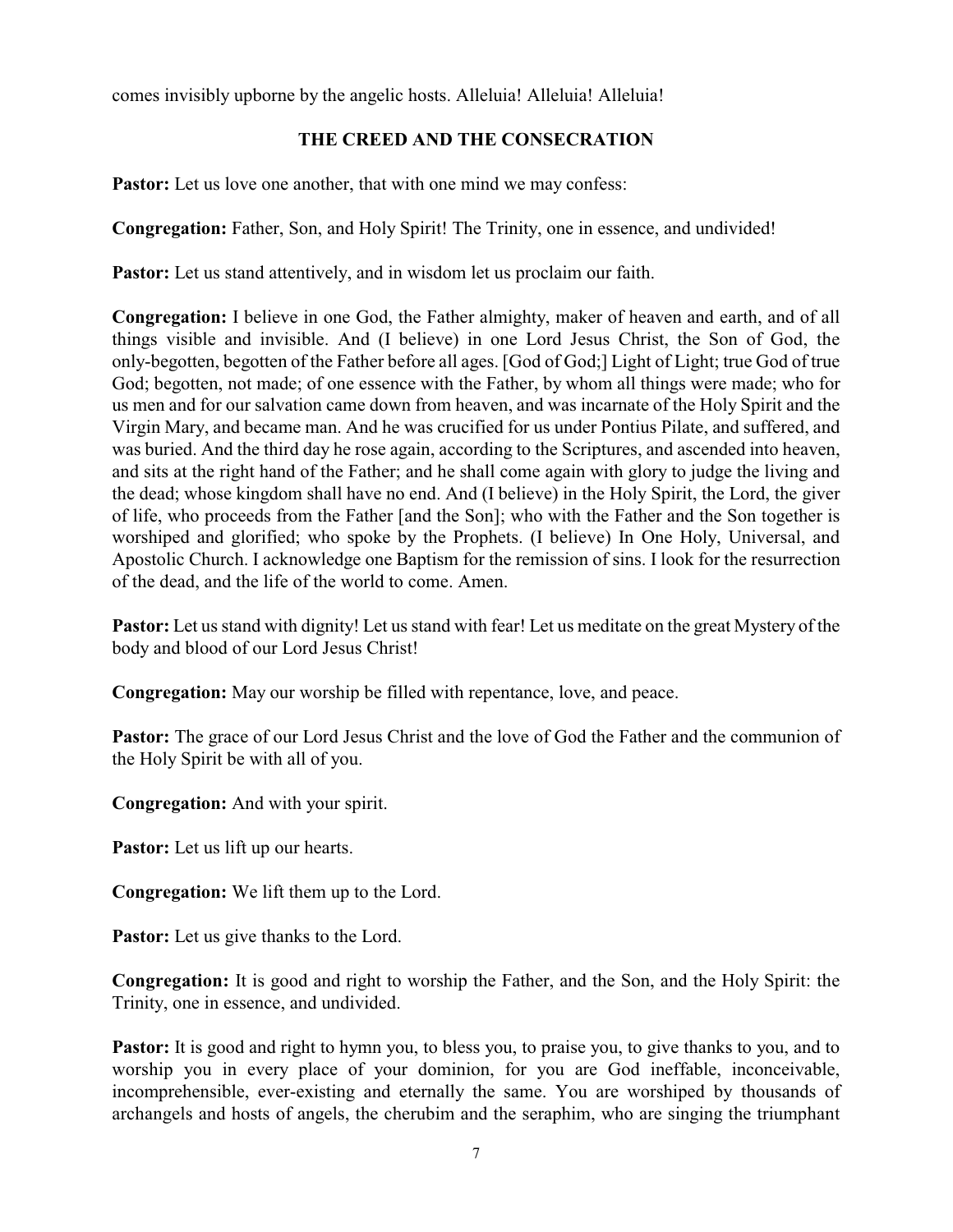Hymn, shouting, proclaiming and saying:

**Congregation:** Holy! Holy! Holy! Lord of Sabaoth! Heaven and earth are full of your glory! Hosanna in the highest! Blessed is he who comes in the name of the Lord! Hosanna in the highest!

**Pastor:** With these blessed powers, O Master who loves mankind, we also cry aloud and say: You are indeed holy; you are most holy, you and your only-begotten Son and your Holy Spirit! You are indeed holy; you are most holy and your glory is magnificent! You so loved your world that you gave your only-begotten Son, that whoever believes in him should not perish but have everlasting life.

#### **Congregation:** Amen.

**Pastor:** When he had come and had fulfilled all the dispensation for our salvation, on the night in which he was betrayed, he took bread and blessed it, and broke it and gave it to his disciples, saying, "Take, eat; this is my body, which is broken for you [for the remission of sins]; Do this in remembrance of me."

#### **Congregation:** Amen.

**Pastor:** In the same manner, after supper, he took the cup, and hallowed it and gave it to them, saying, "Drink of it, all of you; this cup is the new testament in my blood, which is shed for you and for many for the remission of sins. Do this, as often as you drink it, in remembrance of me."

#### **Congregation:** Amen.

**Pastor:** Remembering this salutary testament, and all those things which have been accomplished for us – the sacrifice on the cross, the tomb, the resurrection and ascension – we ask you, Lord, and pray you and supplicate you: Send down your Holy Spirit on all who will partake of your gifts, for the strengthening of their faith in your truth. O Lord, who did send down your most Holy Spirit on your apostles, do not take him from us, O good one, but by your Spirit renew us, who pray to you, and grant that with one mouth and one heart we may praise and glorify in song your most holy and majestic name, now and ever and unto ages of ages.

**Congregation:** Amen.

## **THE THIRD LITANY AND THE LORD'S PRAYER**

Pastor: Once again, in peace let us pray to the Lord.

**Congregation:** Lord, have mercy.

**Pastor:** That the whole day may be perfect, peaceful, and sinless, let us ask of the Lord.

**Congregation:** Grant it, O Lord.

**Pastor:** Remission of our sins, and all things that are good for our souls, let us ask of the Lord.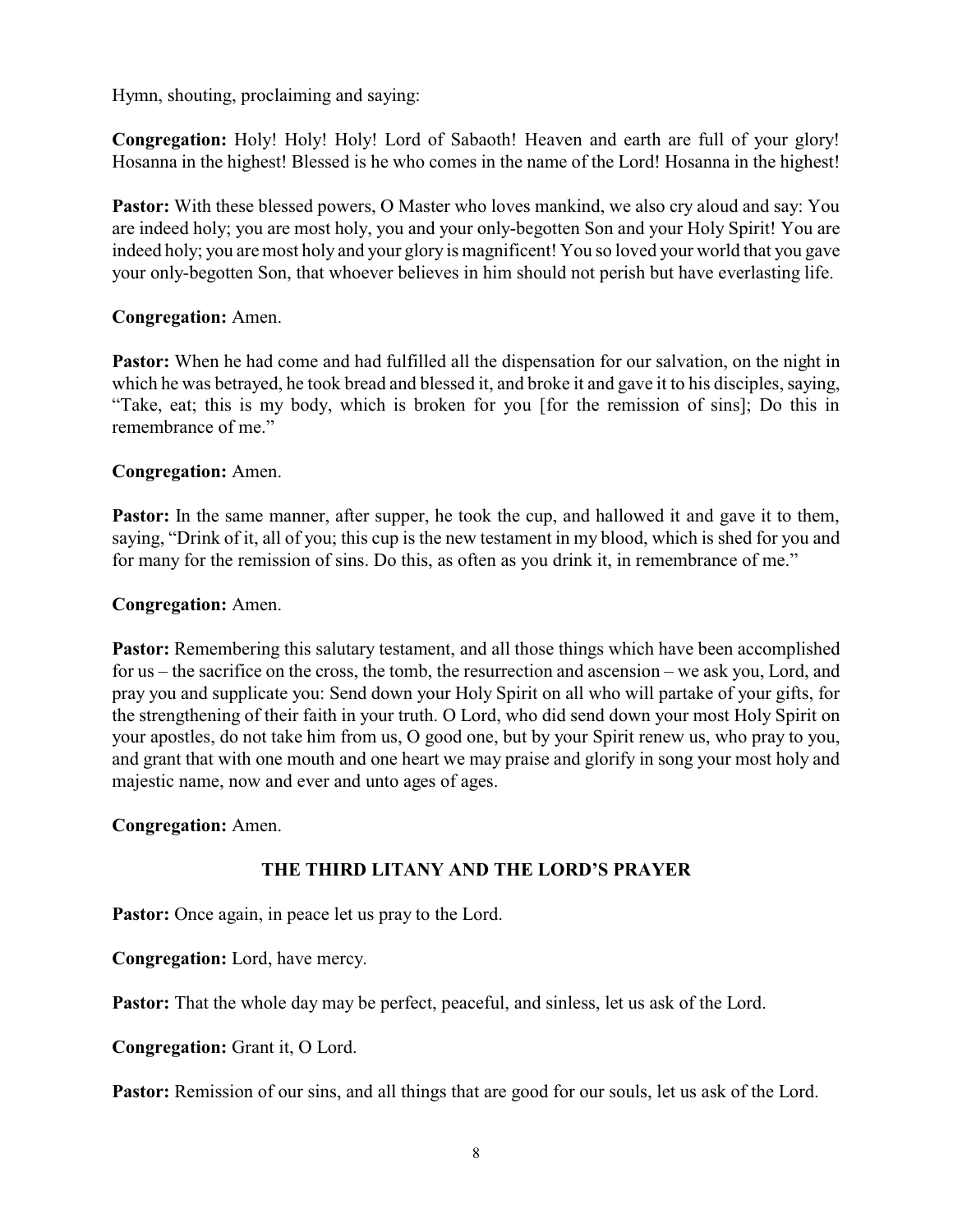**Congregation:** Grant it, O Lord.

(Additional petitions for important spiritual needs may be included.)

**Pastor:** That we may complete the remaining time of our life in repentance, and a peaceful and painless ending to our life, let us ask of the Lord.

**Congregation:** Grant it, O Lord.

**Pastor:** In the unity of the faith and the communion of the Holy Spirit, let us commend ourselves and each other, and all our life, to Christ our God.

**Congregation:** To you, O Lord.

**Pastor:** And make us worthy, O Master, that with boldness we may dare to call on you, O heavenly God, as Father, and to say:

**Congregation:** Our Father in heaven, hallowed be your name. Your kingdom come. Your will be done, on earth as it is in heaven. Give us this day our daily bread; and forgive us our trespasses, as we forgive those who trespass against us; and lead us not into temptation, but deliver us from evil.

**Pastor:** For the kingdom and the power and the glory are yours forever and ever.

**Congregation:** Amen.

## **THE PEACE AND THE COMMUNION PRAYER**

**Pastor:** Peace be to all of you.

**Congregation:** And to your spirit.

**Pastor:** Let us bow our heads to the Lord.

**Congregation:** To you, O Lord.

**Pastor:** We give thanks to you, O king invisible, that in your measureless mercy you preserve all things in the world. Look down from heaven, O Master, on those who have bowed their heads to you. We do not bow our heads to any among men, but before you, our God. O Master, equally distribute to us these gifts here before us for our benefit, according to the individual need of each; through the grace and compassion and love toward mankind of your only-begotten Son, with whom you are blessed, together with your all-Holy, good, and life-creating Spirit, now and ever and unto ages of ages.

**Congregation:** Amen.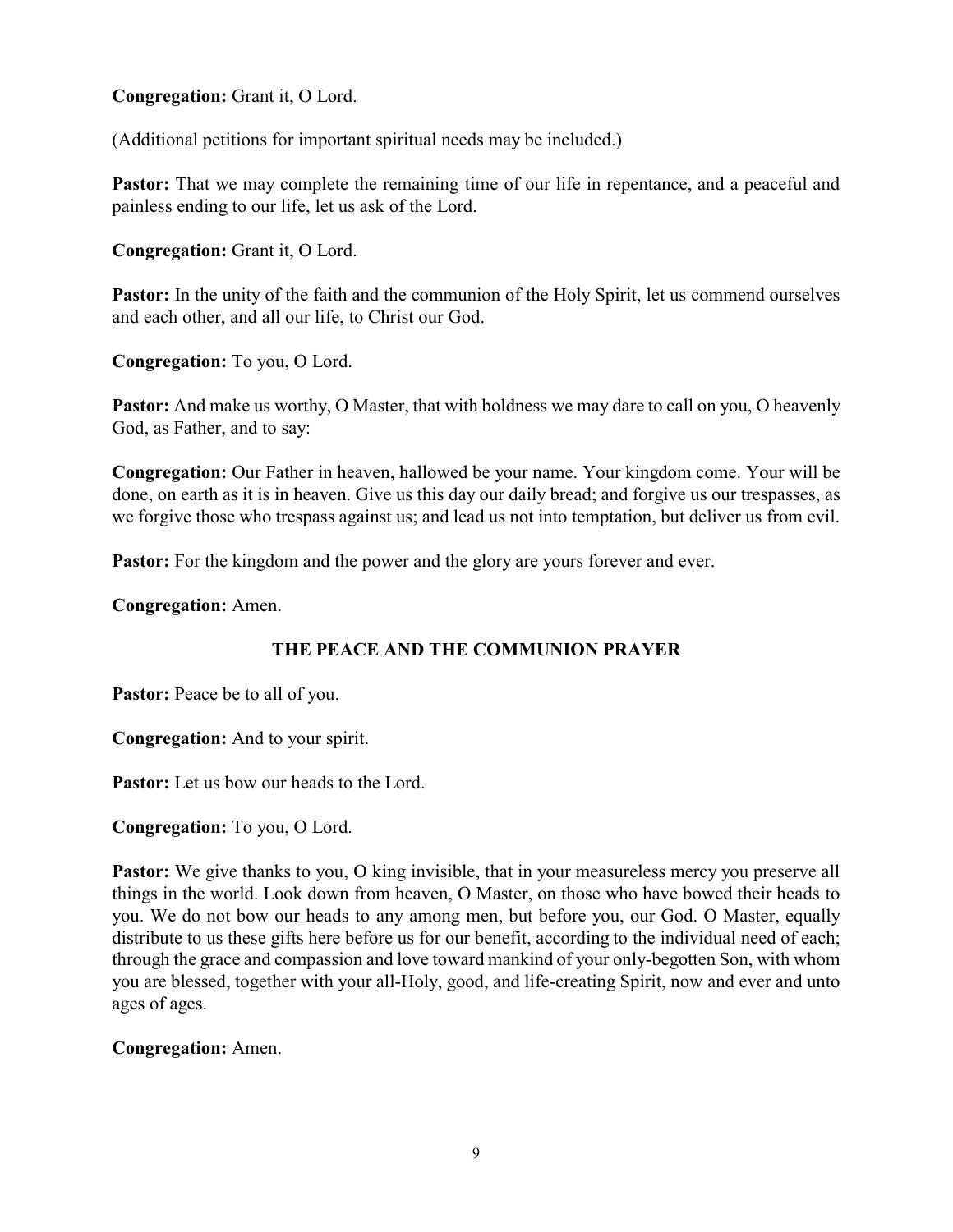#### **THE INVITATION**

**Pastor:** Let us be attentive! The holy things for the holy!

**Congregation:** One is holy. One is the Lord Jesus Christ, to the glory of God the Father. Amen.

**Pastor:** In the fear of God, and with faith and love, draw near!

**Congregation:** Blessed is he who comes in the name of the Lord! God is the Lord and has revealed himself to us!

**Pastor & Congregation:** I believe, O Lord, and I confess, that you are truly the Christ, the Son of the living God, who came into the world to save sinners, of whom I am first. I also believe that the bread and wine that are blessed and distributed in your Holy Supper truly are your pure body and your precious blood. Therefore, I pray to you: Have mercy upon me; forgive my transgressions; and make me worthy, without condemnation, to partake of your pure mysteries for the forgiveness of sins and for life eternal. Of your Mystical Supper, O Son of God, accept me today as a communicant; for I will not speak of your mystery to your enemies, neither like Judas will I give you a kiss; but like the thief I will confess you: Remember me, O Lord, in your kingdom. May the communion of your holy mysteries be neither to my judgment nor to my condemnation, but to the healing of soul and body. Amen.

## **THE DISTRIBUTION ACCOMPANIED BY THE COMMUNION HYMN**

Pastor: (to the communicants) Take and eat; this is the body of our Lord Jesus Christ, broken for you for the remission of sins.

Pastor: (to the communicants) Drink of it, all of you; this is the blood of our Lord Jesus Christ, shed for you for the remission of sins.

## **THE POST-DISTRIBUTION PRAYER**

## **THE POST-DISTRIBUTION VERSICLES AND RESPONSES**

**Pastor:** O God, save your people and bless them!

**Congregation:** We have seen the true Light! We have received the heavenly Spirit! We have found the true faith! We worship the undivided Trinity, for he has saved us.

Pastor: Blessed be our God always, now and ever and unto ages of ages.

**Congregation:** Amen.

## **THE CONCLUDING PRAYER AND THE BENEDICTION**

**Pastor:** Let us pray to the Lord.